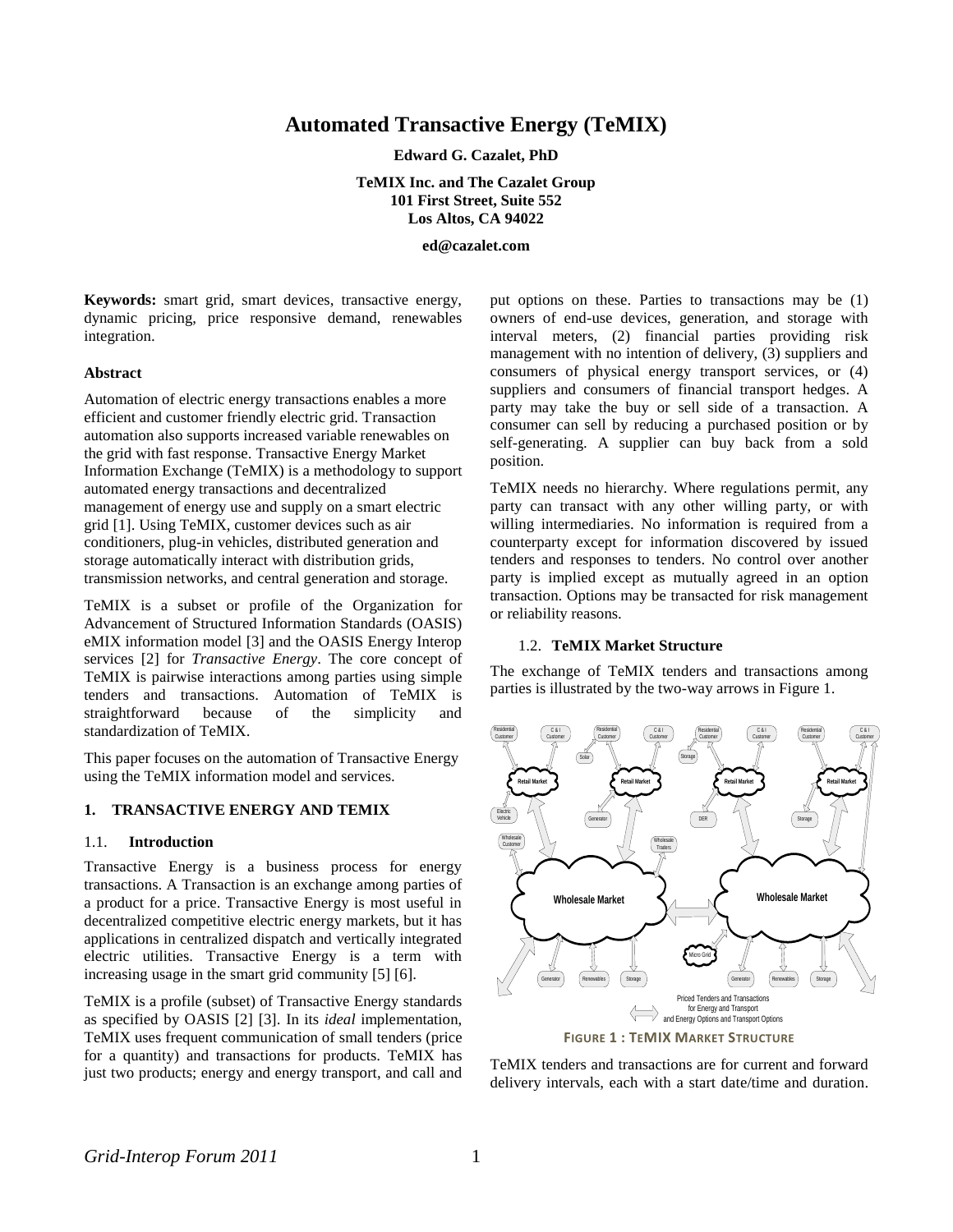For example, forward tenders may be a sequence of hourly sell tenders over the next 24 hours. Tenders are typically accepted as a transaction before delivery. Tenders may be issued and accepted after delivery for delivery balances.

Subject to regulatory policy, two parties with collateral or other assurances acceptable to the other party can accept a TeMIX tender. The standardization and simplicity of TeMIX transactions supports effective risk management and regulatory oversight.

TeMIX information exchanges are the same for generators, distributed energy resources (DER), variable energy resources such as wind or solar, commercial and industrial customers, homes, electric vehicles, microgrids, energy traders, brokers, exchanges, aggregators, and market operators. Transactions can occur between parties in retail and wholesale markets and between parties in different wholesale markets.

Current wholesale system operator markets and integrated utilities use a more centralized dispatch of generation and transmission. TeMIX can coexist with such markets.

TeMIX Energy transactions occur at locations or nodes on the grid. TeMIX Transport transactions allow buyers to pay for transport or hedge the price difference between an injection and a takeout node. A transport transaction may be for high voltage transmission or lower voltage distribution services.

TeMIX Transport and Energy transactions work together to balance supply and demand across the grid while accounting for losses and grid constraints. Either, a party can purchase energy from another party at a given delivery location at a price that includes transport; or the party can purchase energy at another location and also purchase transport from that location to the delivery location. The price of TeMIX Transport is an all-in, point-to-point price that covers marginal losses, congestion costs and other fixed and variable costs between two grid locations. Transport products also apply to cost-based transmission and distribution services.

### **2. TEMIX INFORMATION MODEL AND SERVICES**

### 2.1. **TeMIX Parties and Sides**

Instances of a TeMIX Party include: a metered retail customer, an aggregator of metered customers, a retail or wholesale customer owning a separately metered device (such as an electric vehicle or a generator), the owner of a metered generator or storage device, a retail or wholesale market operator (including a system operator), an exchange, a broker, a power marketer, a distribution system operator, or a transmission system operator.

Parties or their automated systems transact at locations that are at customer or supplier meters or trading hubs.

A Party takes one of two sides in a TeMIX interaction: Buy or Sell.

TeMIX Parties interact with tenders for transactions as illustrated in Figure 2.



**FIGURE 2: PARTIES INTERACT WITH TENDERS AND TRANSACTIONS** 

A Party may asynchronously interact with several parties taking a different side in each interaction. All TeMIX Interactions are pairwise: if a Buy tender by Party B to Party A is accepted by A, A takes the Sell side and B the Buy side with respect to the new transaction.

At any moment, each Party has a position in the market for a given delivery interval and location. A Party's position can be with more than one counter party. A Party selling energy relative to its current position takes the Sell side. A Party buying energy relative to its current position takes Buy side. A generator typically takes the Sell side, but can also take the Buy side to reduce generation. An end-use customer typically takes the Buy side, but if tendered an attractive price may curtail usage and thereby take the Sell side.

A distributed generator can take a Buy or a Sell side. For example, if a distributed generator sells 2 MW for a future hour (2 MWh of energy), it may later decide to buy back all or a portion of the 2 MW for the hour if the price is low enough. A distributed storage device will also take the buy or sell side in different transactions in different intervals.

### 2.2. **TeMIX Option Tenders and Transactions**

Two parties can also engage in an Option Transaction. An option is a promise granted by one party (Option Writer) to a second party (Option Holder) for a premium payment. The Option Holder is granted a right to invoke specific transactions for energy that the Option Writer promises to deliver. Any party may take the buy or sell side of a tender for an Option Transaction.

Demand response and some ancillary services are embedded options. TeMIX provides for explicit options such as price caps and floors and put and call options for energy that can provide demand response and ancillary service-like capabilities.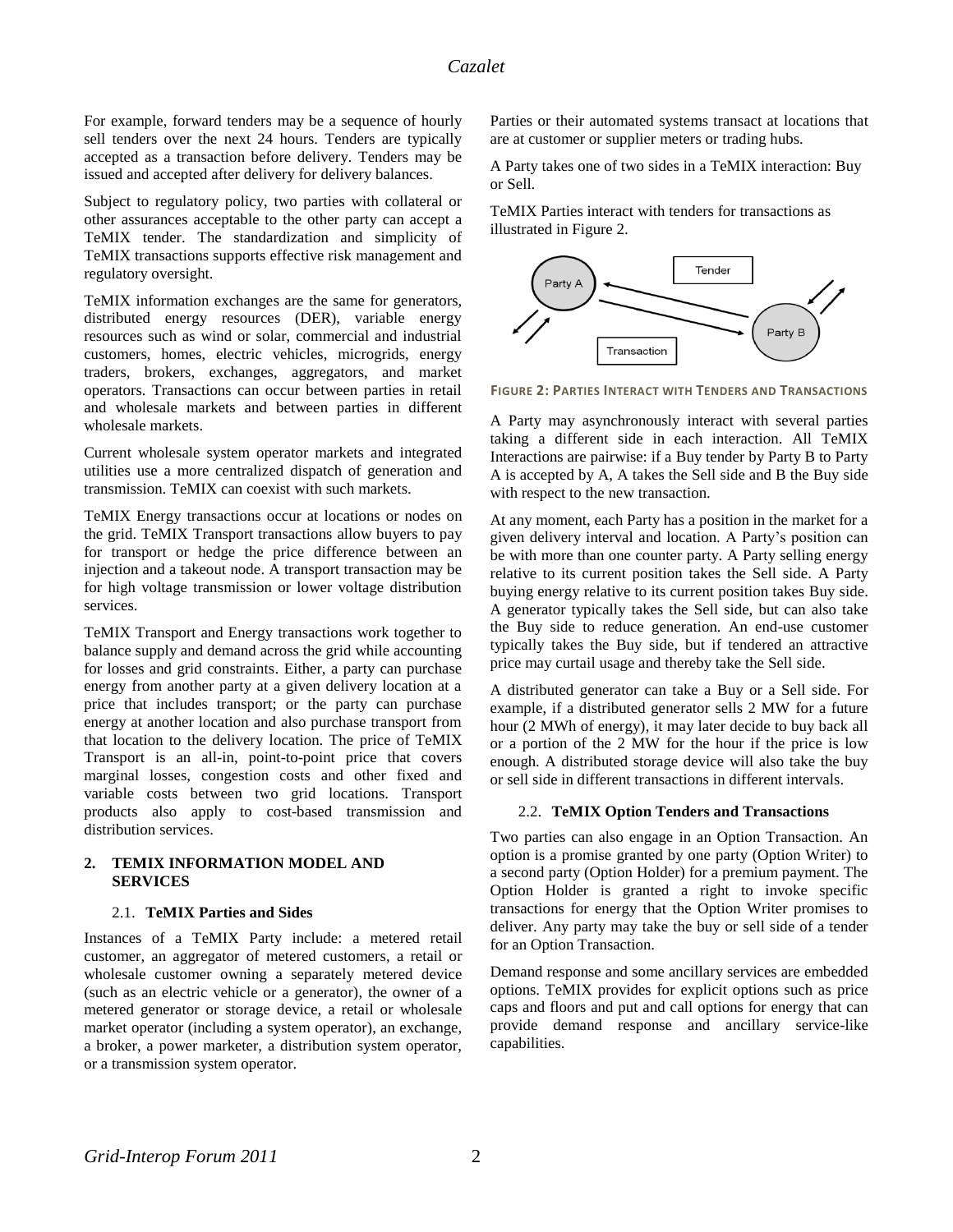# 2.3. **TeMIX Products**

TeMIX products are a profile of the EMIX Power Products [3]. TeMIX Products are based on blocks of Power/Energy and Transport with a constant rate of delivery of energy over an Interval. The terms Power and Energy are used interchangeably in TeMIX. Each transaction imposes an obligation on the buy side to purchase and the sell side to deliver a physical TeMIX Power Product or for the two sides to cash out a financial Product at delivery.

The four TeMIX Products are:

- 1. TeMIX Power Product
- 2. TeMIX Transport Product
- 3. TeMIX Option Power Product
- 4. TeMIX Option Transport Product

### 2.4. **TeMIX Delivery Interval**

A TeMIX Delivery Interval is specified by Start Date/Time and Duration. TeMIX Products for each TeMIX Delivery Interval are tendered and transacted independently of the other intervals. Delivery intervals are nested so that shorter duration intervals fit within longer duration intervals. A typical set of nested durations might be a calendar year, calendar month, day, hour, 5-minute, or 4-second interval. For example, a position in a 5-minute interval that is nested within hourly or monthly intervals can include positions in those intervals.

### 2.5. **TeMIX Rate of Delivery**

The quantity of a TeMIX energy product is specified by the rate of delivery (kW or MW, for example) over an interval. The amount of energy (kWh or MWh) delivered over the interval is the average rate of delivery over the interval times the duration of the interval measured in hours.

TeMIX deems that every transaction is at a constant rate of delivery over an interval<sup>1</sup>. A constant rate of delivery defines the rate of delivery in each subinterval of the interval, a necessary requirement to determine the position after subsequent transactions on the subintervals.

A transaction to deliver at a rate of 1 kW (1 kWh/hour) over a 24-hour day is a transaction for 1 kWh in each of the 24 hours of the day (a total of 24 kWh) and 1/12 kWh in each 5-minute interval of the day. A short daylight savings day of 23 hours delivers 23 kWh. However, in every hour of the day the rate of delivery (power) is the same 1 kW.

By assembling a set of transactions, a party can shape the total energy delivery as desired. For each interval, the sum of the rates of delivery for all transactions (sells less buys) is the party's position for the period. Note that a position for a party could include transactions with several counterparties and positions can be physical or financial.

### 2.6. **TeMIX Network Architecture**

Figure 3 illustrates a network of parties that may transact with each other using TeMIX. The parties illustrated include generators and customers, intermediate parties such as exchanges, traders, brokers, aggregators, retail energy providers (REP) and transmission and distribution operators. This list is not exhaustive.



### 2.7. **EMIX Interface**

TeMIX and EMIX transactions occur at EMIX Interfaces [3] where the beneficial rights of a product are transferred between parties. An EMIX Interface is at node or meter as defined in Table 1 or an aggregation of nodes or meters, a pair of nodes, or a geographic area as described in Table 2. The elements of the interface allow interface with standard grid domain locations and customer domain locations.

### **TABLE 1: TYPES OF EMIX INTERFACES**

| <b>Elemental Type</b> | <b>Description</b>                                                                                  |
|-----------------------|-----------------------------------------------------------------------------------------------------|
| <b>MRID</b>           | As defined in IEC-TC57 [13] identifies a physical<br>device (Customer Meter or other End Devices).  |
| Node                  | As defined in IEC TC57, a place on the grid. Many, but<br>not all nodes are associated with meters. |

### **TABLE 2: EMIX POWER INTERFACE**

| <b>EMIX Power Interface</b>    | <b>Description</b>                                                                                          |
|--------------------------------|-------------------------------------------------------------------------------------------------------------|
| <b>Service Area</b>            | Locations or regions relevant to power transactions.                                                        |
| <b>End Device Asset</b>        | Physical Device (MRID).                                                                                     |
| <b>Meter Asset</b>             | Physical device or devices that perform the role of<br>the meter (MRID).                                    |
| <b>Pricing Node (PNode)</b>    | Location in an ISO / RTO where participants submit<br>bids and the ISO / RTO publishes locational prices.   |
| <b>Aggregated Pricing Node</b> | Specialized type of Pricing Node for zone, control<br>area, or aggregated generation, load, or trading hub. |
| <b>Service Location</b>        | Location where ownership of service changes hands.<br>Potentially has many Service Delivery Points.         |
| <b>Service Delivery Point</b>  | Logical point where ownership of service changes.                                                           |
| <b>Transport Interface</b>     | Delineates edges at ends of a transport segment.                                                            |
|                                | Names two nodes: point of receipt and point of                                                              |
|                                | delivery.                                                                                                   |

 $\overline{a}$ 

 $1$  An exception to the constant rate of delivery is for variation within the metered delivery interval. For example, if the metered delivery interval is one hour only the total energy or average power for the hour matter.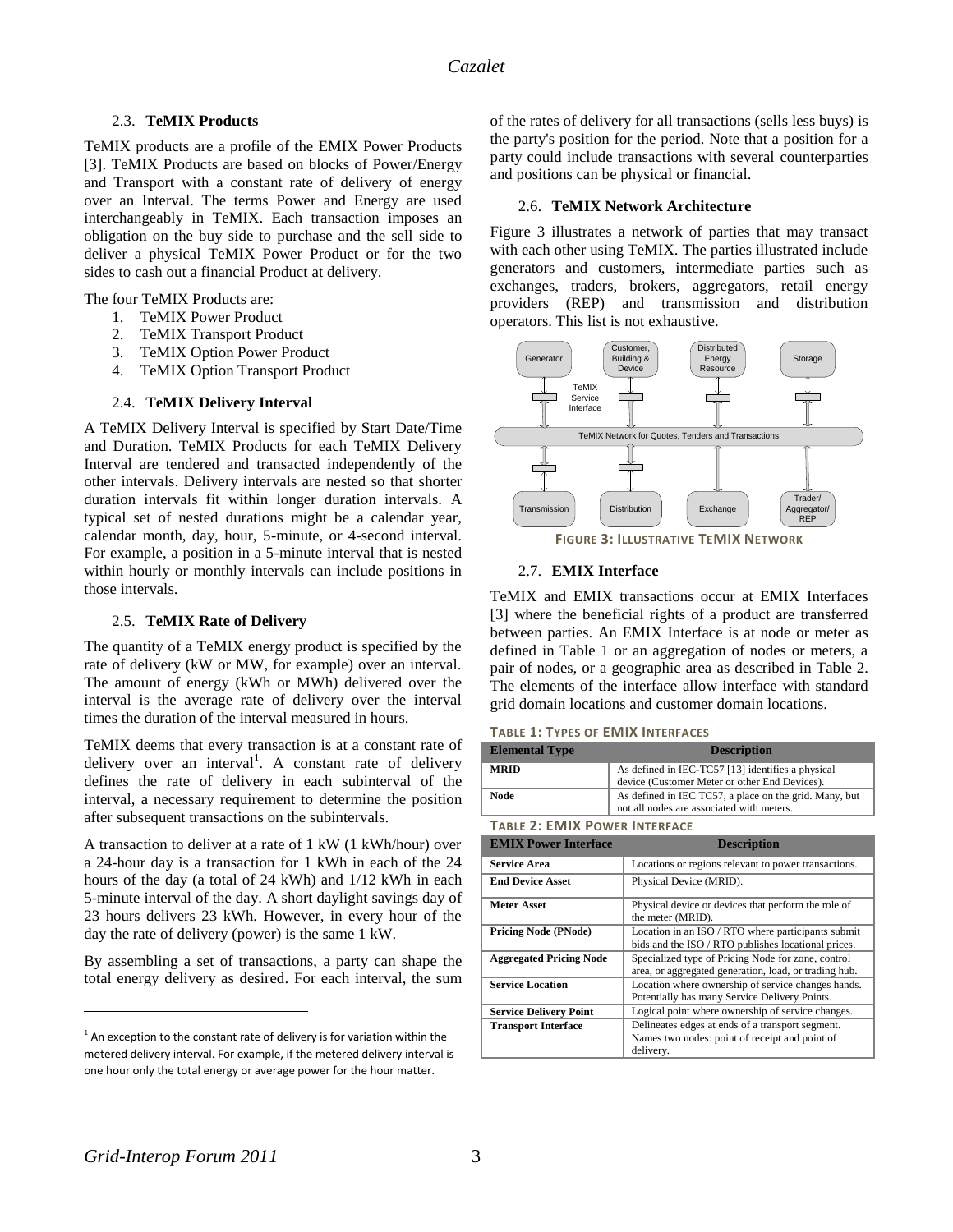### 2.8. **TeMIX Service Interface and Management**

The TeMIX Service Interface illustrated in Figure 4 is based on the EMIX Power Interface. TeMIX Service Interfaces may be associated with a device or many devices or no devices as in the case of intermediaries such as aggregators, traders, retail energy providers and exchanges.



**FIGURE 4: END DEVICE AND TEMIX SERVICE INTERFACE** 

A TeMIX Service Interface to one or more devices may reside at the device, at the facility, or in a network or cloud application.

Typically a device has local control loops tightly integrated in the device for safety, device sequencing and protection. The control signals described here are higher level control signals such as temperature and generator set points.

An end device produces or consumes energy and may store energy. Large generators, distributed generation, variable wind and solar renewables, and battery storage are end devices. Residential, commercial and industrial customer air conditioning, heating, pump, lighting, and electronic equipment are also end devices.

End devices may be passive or active (with on / off, or variable control). Some devices respond to control nearly instantly while others require notification lead and ramp time. Some devices may be integral to a building or process.

Figure 4 illustrates the TeMIX operation of end devices. At the top of the figure the device is illustrated. At the bottom of the figure the TeMIX Service Interface is illustrated.

Power input and output and services to the devices are determined by control signals and the physics of each device. A generator outputs energy. A consuming device inputs energy and produces services to the party such as heating and cooling. Storage both inputs and outputs energy. Except for co-generators, generators and storage typically do not provide services to the party other than the net value of energy output or input.

The TeMIX Service Interface has three functions: (1) determine the devices' target current and forward operating levels, (2) receive and issue forward tenders and (3) execute transactions with other parties based on their tenders. TeMIX Service Interfaces may also employ transport products to transact at other locations and pay for delivery of the energy to or from another location.

The Management Methods for devices can be as simple as turning a device on when the price tendered is lower than a threshold price and turning it off when the price is higher than the threshold price. Or Management of a device may be based on optimal control, forward tenders and quotes, and automated forecasting and learning.

The objective is to maximize Party Net Benefits based on party objectives, current state and characteristics of the devices, and external variables such as weather and fuel prices. Many devices will use simple rules for operation but optimization is now feasible and economic for many devices.

Importantly, there is no communication of device state or characteristics outside and no control signals from outside of the TeMIX Service Interface.

#### 2.9. **TeMIX Market Processes**

TeMIX supports decentralized decisions and coordination using near-continuous, asynchronous communication of TeMIX tenders among parties. Many different market processes to reach agreements on transactions may use the TeMIX model. Different parts of the energy market may employ different market processes.

TeMIX market processes are characterized by Transactive States. TeMIX uses the five Transactive States in Figure 5 to qualify the TeMIX information model for each state.



**FIGURE 5: TEMIX TRANSACTIVE STATES**

An Indication of Interest is non-binding and non-actionable. It is (1) a request for a Tender, (2) a forecast of usage or supply, or (3) a forecast of price. A priced Indication of Interest is also called a Quote.

A Tender is a price and quantity for a Transaction with an expiration date time. A Transaction is formed by accepting a Tender. Delivery is the metered quantity delivered usually offset by a position resulting from several transactions. Publication communicates transacted prices, quantities, costs, or revenues.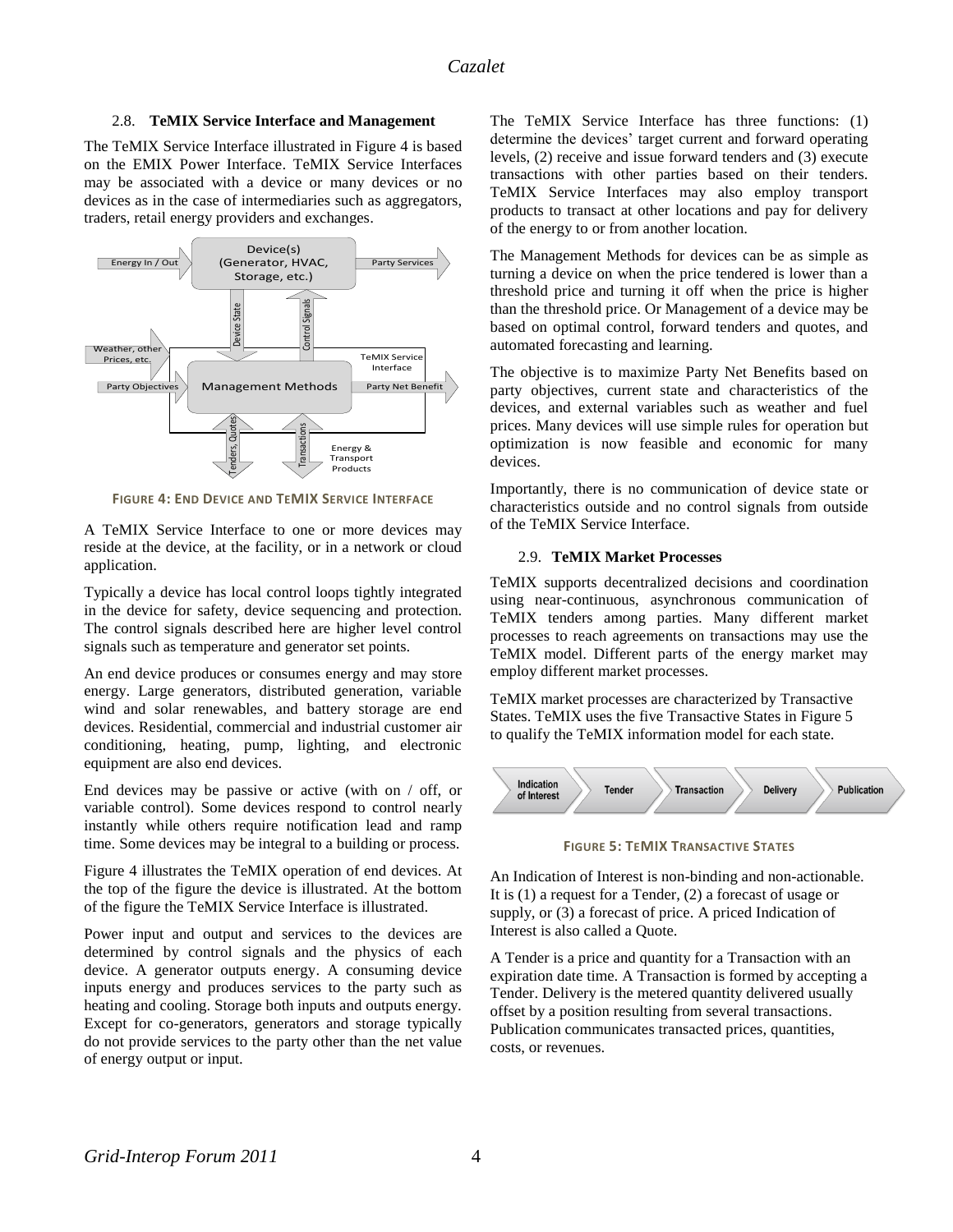### 2.10.**TeMIX Forward Transactions and Positions**

Forward TeMIX transactions accumulate in forward physical and financial positions. Financial, hedge positions are cash-settled, perhaps based on an index of market clearing prices. Forward physical positions are compared to metered delivery and any differences are settled by real-time transactions. Figure 6 illustrates such a sequence of forward transactions and positions for delivery. In some markets, forward transactions by a party may be with several counterparties. The TeMIX concepts are similar to concepts used in continuously traded bid/ask markets such as commodity and stock exchanges, and energy bilateral transactions.



**FIGURE 6: SEQUENCE OF FORWARD &REAL TIME TRANSACTIONS**

### 2.11.**TeMIX Product Information Model**

Elements of the four TeMIX Products are shown in Table 3. **TABLE 3: TEMIX PRODUCT DESCRIPTION**

| <b>TeMIX Element</b>     | <b>Description</b>                                                    |
|--------------------------|-----------------------------------------------------------------------|
| <b>Power Product</b>     | Power, Transport, Power Option and Transport Option                   |
| <b>EMIX</b> Interface    | One Node for Power and two Nodes for Transport                        |
| <b>Start Date Time</b>   | When the Interval begins.                                             |
| <b>Duration</b>          | Extent of time of the Interval.                                       |
| Price                    | Unit Energy Price for the Interval                                    |
| <b>Energy Item</b>       | Real Energy (Power * Time) delivered over the Interval                |
| <b>Power Quantity</b>    | Rate of Delivery of Energy over the Interval.                         |
| <b>Transactive State</b> | Indication of Interest, Tender, Transaction, Delivery, or<br>Publish. |
| Side                     | Side the information originator is on: Buy or Sell.                   |
| <b>Expires Date</b>      | Date Time Tender expires.                                             |
| <b>Power Item</b>        | Units for the Rate of Delivery of Energy for the Interval.            |
| Currency                 | Currency for the exchange.                                            |

The price of a TeMIX Product is expressed in energy units. At a price of \$80 per MWh of energy, the extended price (cost) of 1 MW of Power (2 MWh of Energy) for two hours between 3 and 5 PM is \$160; the extended price for 1 MW of Power in each 15-minute Interval of the two hours is \$20. A TeMIX Transport Product provides transmission or distribution service for a TeMIX Power Product from the Injection Node to a Takeout Node of an EMIX Interface. A Transport product is financial or physical. The energy required by a transport operator to compensate for transport losses is assumed to be paid for in the transport price.

For TeMIX Options the additional elements in Table 4 apply:

**TABLE 4: TEMIX POWER OPTION PRODUCT DESCRIPTION**

| <b>TeMIX Element</b>                  | <b>Description</b>                                                                                            |
|---------------------------------------|---------------------------------------------------------------------------------------------------------------|
| <b>Option Holder Side</b>             | Side which may exercise Option. Other side is Writer.                                                         |
| <b>Option Strike Price</b>            | Price the Option Holder pays Option Writer to deliver.                                                        |
| <b>Exercise Lead Time</b>             | The Minimum Notification Duration.                                                                            |
| <b>Option Exercise</b>                | The Availability Schedule expressed as an EMIX Term.                                                          |
| <b>Temporal</b><br><b>Granularity</b> | A 15 Minute Granularity one hour option starting at<br>10:00 can be called for 10:00, 10:15, 10:30, or 10:45. |

A TeMIX Option Product provides the Option Holder the right to instruct the Option Writer to deliver (call) or take (put) a TeMIX Power or Transport Product up to the transacted quantity (rate of delivery) of the Option at a Strike Price. The Option can be exercised during the Delivery Interval of the Option for any sub-Interval not smaller than the Temporal Granularity.

For example, a TeMIX Option for 10 MW for a Day with an Option Interval Granularly of 1-hour and an Option Lead Time of 30 minutes allows the Holder to exercise the option for any or all hours of the Day at the Strike Price by giving 30 minutes notice before each hour.

#### 2.12.**TeMIX Market Context**

EMIX provides for communication of a Market Context [3]. Each Market Context has a Uniform Resource Identifier (URI) A TeMIX Market Context will typically hold the Energy Item, Power Item and Currency from Table 3 and it may also hold the EMIX Interface, Duration and Power Product. The reduced TeMIX Product Description or Payload for a tender, quote, or a transaction is shown in Table 5.

| <b>TeMIX Element</b>     | <b>Description</b>                                  |
|--------------------------|-----------------------------------------------------|
| <b>Market Context</b>    | Market Context URI                                  |
| <b>Start Date Time</b>   | When the Interval begins.                           |
| Price                    | The Unit Energy Price for the Interval              |
| <b>Power Quantity</b>    | Rate of Delivery of Energy over the Interval.       |
| <b>Transactive State</b> | Indication, Tender or Transaction.                  |
| Side                     | Side the information originator is on. Buy or Sell. |
| <b>Expires Date</b>      | Date Time Tender expires (tender only)              |

#### **TABLE 5: TEMIX TENDER, QUOTE OR TRANSACTION PAYLOAD**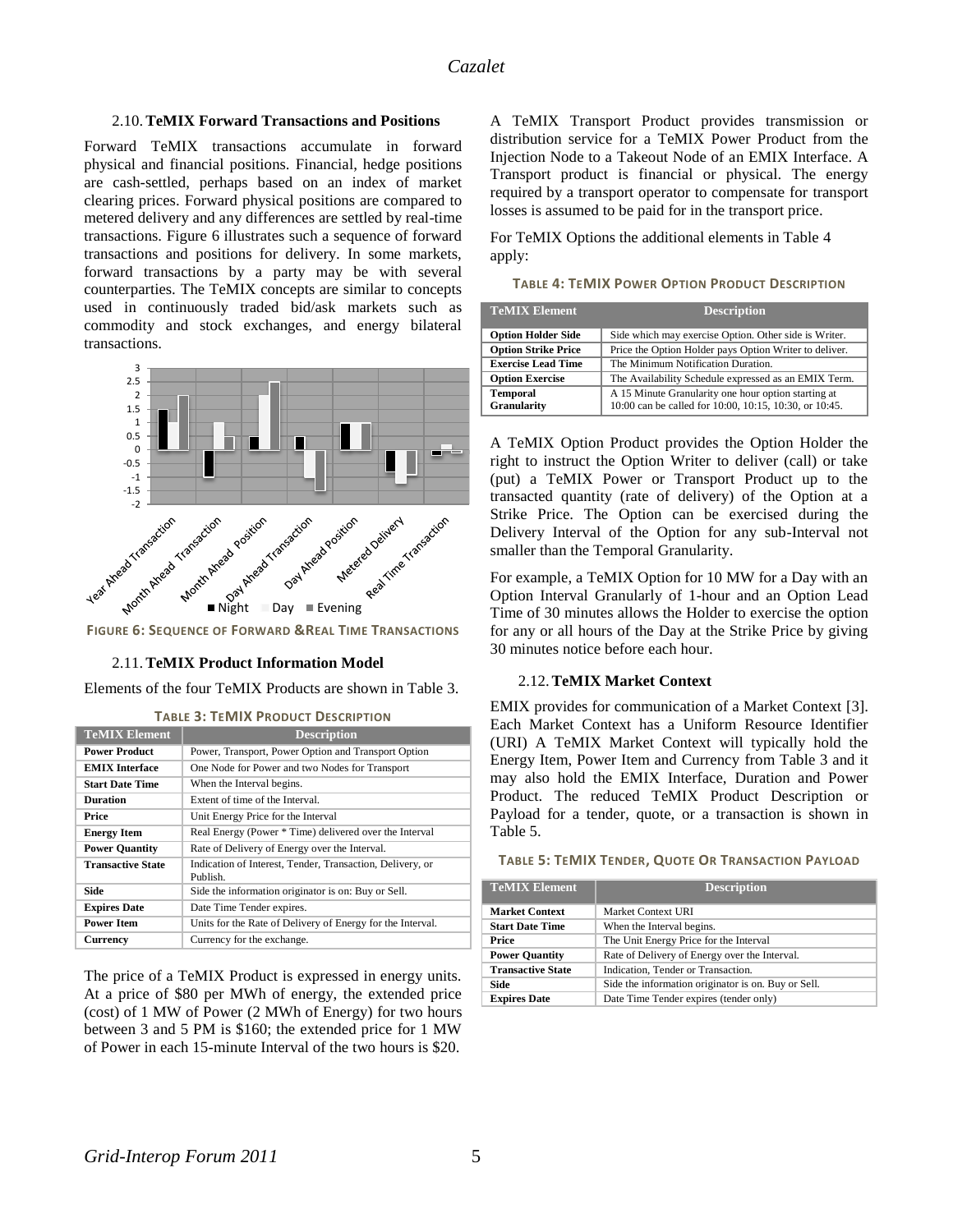# 2.13.**TeMIX Web Services**

TeMIX Services are defined in OASIS Energy Interop [2]. The services and operations are consistent with the OASIS Reference Model Service Oriented Architecture [7].

A TeMIX Service conveys a TeMIX Payload (Table 5) from a Party to a CounterParty.

The TeMIX Tender Services are *EiCreateTender, EiDistributeTender, EiCancelTender* and *EiRequestTender*. The "Ei" prefix designates the OASIS Energy Interop services.

EiCreateTender communicates a Tender from a Party to a Counter Party. EiDistributeTender communicates Tenders from a Party to each of a set of CounterParties identified by a geo-location or group. EiRequestTender allows a Party to request a payload of standing Tenders already created.

The TeMIX Quote Services are the same as the Tender Services except the Transactive State is "Indication" and the Quotes are not actionable whereas a Tender is actionable.

The TeMIX Transaction Services are *EiCreateTransaction*  and *EiRequestTransaction*. A Transaction is created between two parties when a Party accepts a Tender using EiCreateTransaction. EiRequestTransaction allows a party to request a payload of previously executed transactions.

Similar services and payloads are provided for the other Transactive States: Indication of Interest, Delivery and Publication and for communication of Market Context.

TeMIX services are composed with standard secure and reliable messaging protocols [2] as required.

# **3. RETAIL DYNAMIC PRICE EXAMPLE**

# 3.1. **The Case for Retail Dynamic Prices**

It is beyond the scope of this paper to make the case for retail dynamic prices for electricity; especially as many others have done so, very effectively. Science, real-world experiments and implementation have proven the cost effectiveness, customer acceptance and fairness of dynamic prices [8] [9] [10]. These studies clearly show that retail dynamic prices are a far better alternative than flat or timeof-use prices, direct load control, or event-based demand response. The purpose of this example is to illustrate how the TeMIX products and services are used to implement dynamic price tariffs.

# 3.2. **Structure of the Example**

The example describes one or more Retail Energy Providers (REPs) serving retail customers (residential, commercial, industrial, or distributed generation or storage customers). The example applies to both competitive and regulated REPs. The method of determining price is out of scope for this paper. However, the REP price to the customer is an allin delivered price for energy, transmission, distribution and fixed charges. The structure of the example is illustrated by Figure 7. As shown, retail customers respond to tenders from REPs with forward transactions cumulating in forward positions in each delivery interval and a final balancing transaction as was described in Figure 6.





# 3.3. **Retail Energy Provider TeMIX Tenders**

A REP Tender is for the sale or purchase of a specific quantity of energy by a customer for a specific delivery interval and location. The price and quantity may differ for the buy and sell side tenders. Figure 7 shows customers only responding to REP buy and sell tenders but they may also submit tenders to the REP. In competitive markets a customer may interact with more than one REP. REPs will typically offer a set of forward tenders such as hourly tenders for the next day, month or year at each opportunity.

### 3.4. **REP Transactions with Wholesale Markets**

Figure 7 also illustrates the transactions between REPs and the system operator markets and parties in other wholesale markets. Such transactions may or may not be based on TeMIX. Transactions with System Operators are based on tenders initiated by the REP because the Operator's bidbased auction clearing methods typically do not post tenders. Generally the REP will strive to hold a balanced portfolio of positions with retail customers and wholesale markets.

# 3.5. **Sequence of Transactions**

The sequence of transactions in Figure 6 also applies to this example. The sequence may begin with REP tenders for night, day, and evening blocks (intervals for delivery within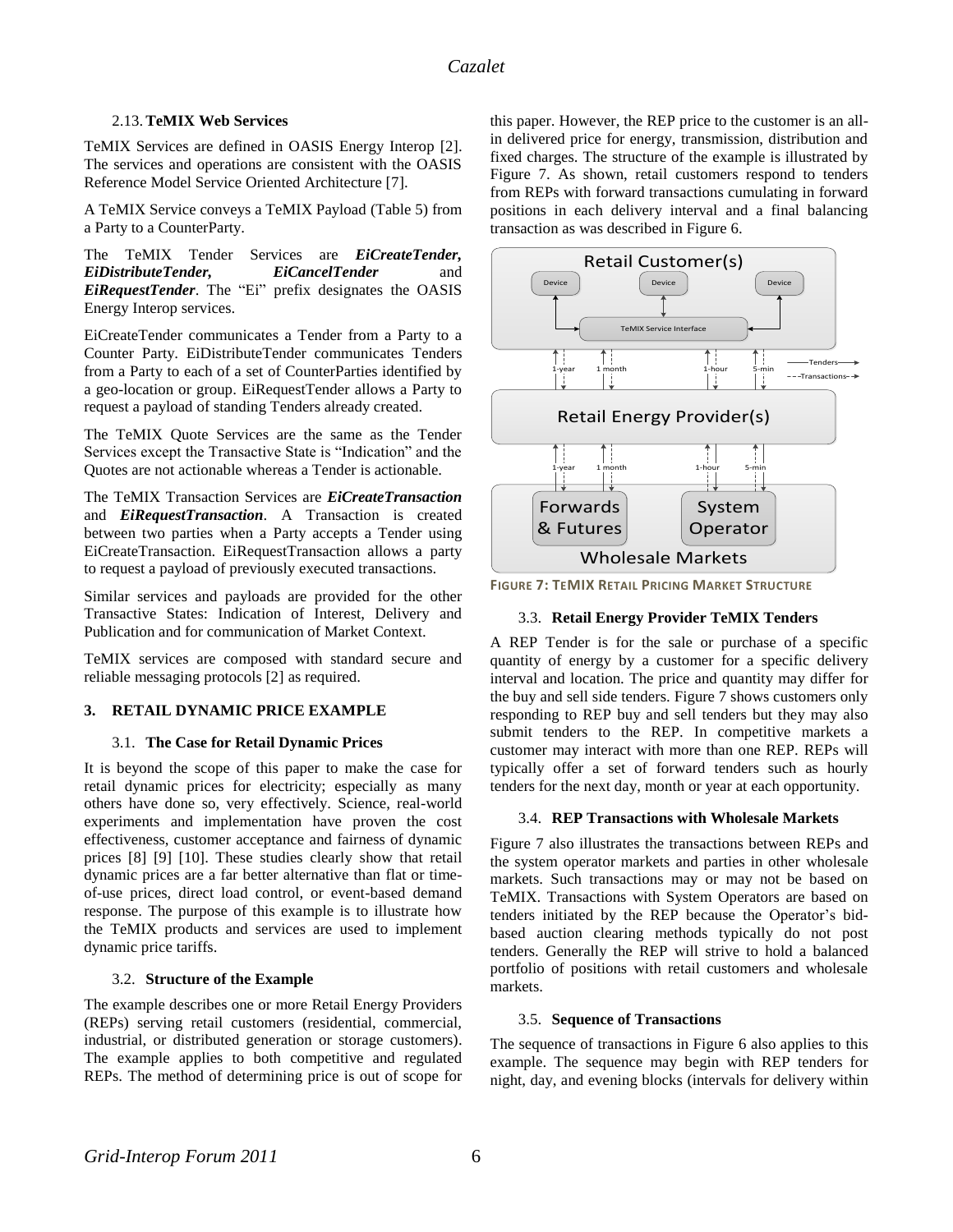prescribed times of the day, for example) of power for a year. The tenders may be made one or more years ahead of delivery and a tender may be withdrawn by a REP before customer acceptance and a new tender made at any time. The customer or a customer's automated devices decide the transacted quantity in each block and the customer is obligated to pay the transacted price and quantity.

Monthly and daily, a REP also may tender blocks of power at current prices. The customer or the customer's device may transact to adjust his position as indicated in Figure 6. Assuming one REP provides balancing 5-minute energy, the customer incurs default 5-minute transactions with that REP for any difference between the 5-minute position in each interval and the measured delivery at a real-time price posted by the REP before or after the close of the interval. Forward transactions are called subscriptions [9] and the process is sometimes called "buying your own baseline" [8].

If the forward transactions are financial, the forward positions are cashed out at the 5-minute real-time prices and the proceeds used to offset the full cost of energy delivered at the 5-minute prices.

A REP, also using automation, may issue forward tenders at any time. For example, ahead of each 5-minute interval a REP may tender energy in each 5-minute interval for each of the 5-minute intervals in the next two hours. Customers or their automated devices may then forward buy and sell 5 minute energy at forward tendered prices.

# 3.6. **Customer TeMIX Transactions**

Customer TeMIX transactions may be automated using devices acting on the behalf of the customer and based on customer preferences and not a REP's preferences as described in Section 2.8.

# 3.7. **TeMIX Options as Real-Time Price Caps**

TeMIX Call Options can be offered by a REP to customer as the Option Holder. The call option effectively caps the price a customer pays for the Option Quantity at real-time prices. The REP would charge a premium for this "price insurance" and the customer would decide how much price cap insurance to purchase as an alternative to or in addition to forward energy transactions.

### 3.8. **Interface with the Rest of the Grid**

REP Tenders typically reflect the REP's marginal short and long-run costs for wholesale energy, ancillary services, transmission congestion, transmission access, T&D losses, distribution congestion and other fixed items. Theoretically, all such costs may vary by interval and be reflected in a varying price in each interval. The tendered price can vary because of variable demand, plant outages, transmission outages, variable wind or solar or high levels of electric vehicle charging. The tendered prices for each interval location and resulting customer price response help to bring supply and demand into balance at each location on the grid. Tenders and transactions can occur on intervals as short as necessary (5-minutes, 1-minute, or 4-seconds, for example).

### 3.9. **Frequent, Small TeMIX Tenders**

TeMIX tenders ideally are for small quantities offered frequently by an automated REP TeMIX Service Interface to an automated retail customer TeMIX Service Interface at tendered prices. If more or less is needed by the customer, then the customer's automated interface can access additional tenders automatically posted by the REP, perhaps at different prices. The response of the automated customer interface to tenders provides information on customer price sensitivity that helps guide the REP's tenders in system operator and forward wholesale markets and subsequent tenders to customers.

Sequences of small tenders and transactions protect the stability of the grid from sudden, large price and position changes. Frequent, small tenders and transactions avoid the need for random or arbitrary smoothing of the customer response to large price changes from the REP. Frequent tenders provide for quick response to grid changes and the size of the tenders can be adjusted to the need.

### 3.10. **Real Time Prices**

Real Time Prices (RTP) are tenders for real-time energy. The forward transactions and positions in the example provide risk management for the customer and REP and forward information for forward wholesale transactions by a REP. TeMIX forward positions reduce the risks of RTP without reducing customer response to RTP volatility.

Where forward tenders are not provided, TeMIX can convey forward indications of RTP (Quotes) to help the customer manage use based on RTP indications.

# **4. SUMMARY**

TeMIX is most useful for smart meter enabled customers with smart HVAC controls and appliances, smart PEV chargers, building or process automation and other such devices. TeMIX provides transacted baselines (positions) for each delivery interval so that the response of customers to price is discovered without verification and statistical estimation of baselines as is the case with conventional demand response programs. TeMIX can considerably simplify settlement and billing. The same system can apply to regulated or competitive REPs, all customer classes, and distributed energy resources. An advantage of TeMIX for retail dynamic prices is that customers and their automated devices respond with giving control of their devices to a REP and without providing forecasts or response curves.